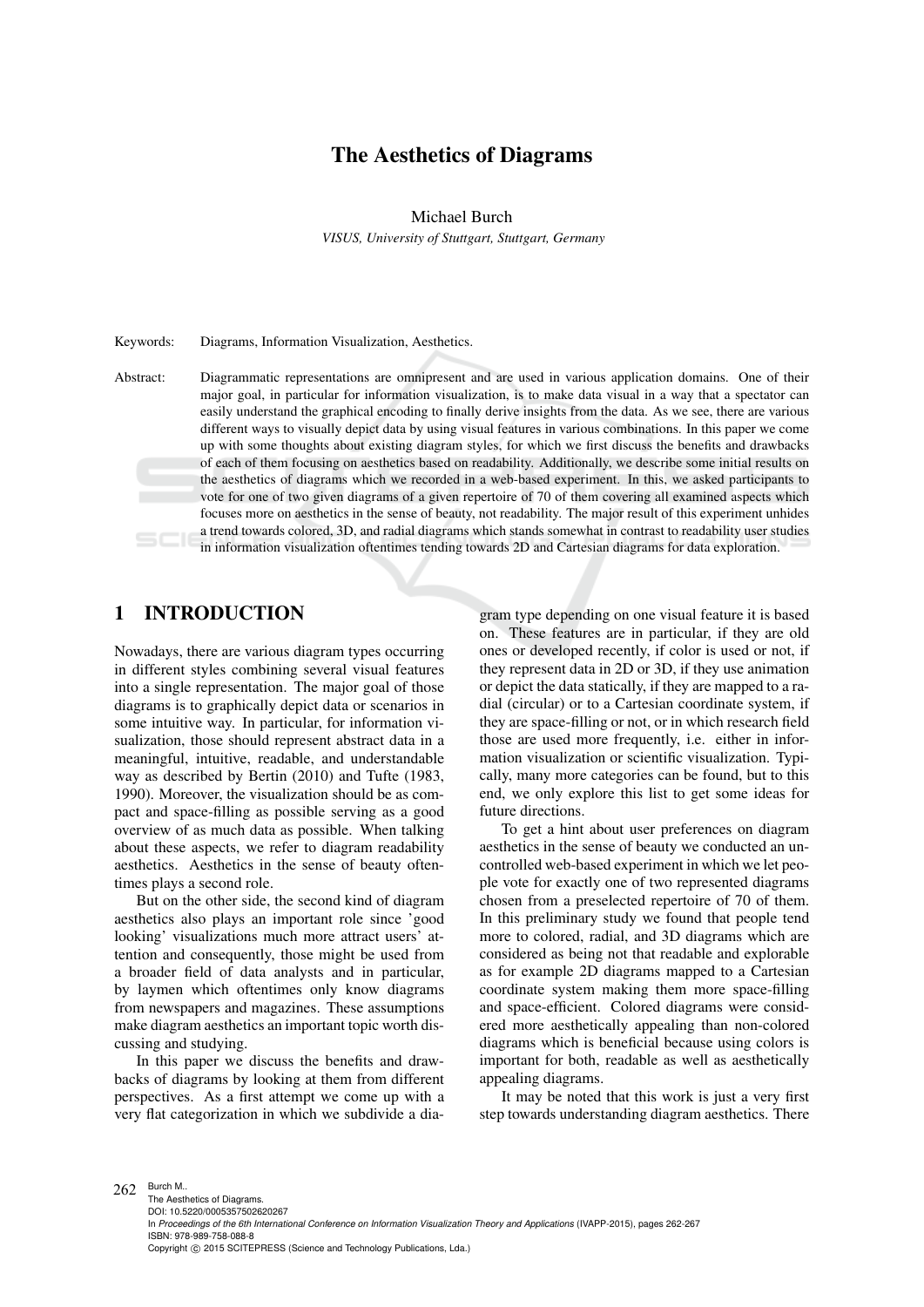are too many parameters serving as independent variables in a user experiment that much more empirical research must follow to come closer to solutions of this problem.

## 2 RELATED WORK

The international conferences on the theory and application of diagrams, held every two years, built a platform to discuss recent developments in diagram research, of which the last twelve years are surveyed by Purchase (2014). But also the traditional visualization conferences and journals provide various approaches including diagrammatic aspects focusing on producing effective visualization techniques.

From this point of view, we can subdivide existing diagram types into several categories of which we know that this is by far not a complete list. Based on these categories, a discussion on benefits and drawbacks can be started to get more insights on which ones are more suitable for readability tasks and which of those look more aesthetically pleasing in the sense of beauty. The best diagrams, at least in our opinion, are those which fulfill both aesthetics criteria.

In general, the term 'aesthetics' comes from the field of philosophy which contains aspects such as the general nature of art, beauty, and taste. In a scientific sense it can be more understood as the study of sensory-emotional values by judging applying sentiment and taste as described in Zangwill (2008). The definition of this kind of aesthetics is consequently not driven by a specific user task as information visualizers would understand it.

In contrast to that, diagram aesthetics in the sense of readability and effectiveness is more based on design principles such as the reduction of chart junk described in Bateman et al. (2010), a balanced lie factor illustrated by Tufte (1983), and a reduction of visual clutter as discussed in Rosenholtz et al. (2005). In particular, in the field of graph visualization, graph drawing aesthetics are important to produce readable node-link diagrams which is researched by Harel (1997) and Ware et al. (2002). For example, Bennett et al. (2007) discuss the aesthetics of graph visualization but they define aesthetics more in the sense of readability which they evaluate in a comparative user study. It is not clear if a viewer also finds the presented graph beautiful, i.e. aesthetically appealing. There are some user studies which indicate that participants might find node-link diagrams with acute crossing angles not that nice as node-link diagrams with angles close to ninety degrees which was investigated in an eye tracking study by Huang (2007).

van Wijk (2005) discussed the value of visualization. He measured the value of it by using effectiveness and efficiency. Based on this he discusses why visualizations are used in practice and why not. Finally, he explores two views on diagrams by looking at them as art or as scientific discipline. As a good example for aesthetics in the sense of beauty and in the sense of readability and explorability of data, van Wijk discusses the work of Kleiberg et al. (2001) on botanical trees. Those are inspired by the metaphor of 3D trees in nature for visualizing hierarchical datasets.

In our work we try to subdivide diagram types into several categories based on visual features. Those categories are then used to discuss benefits and drawbacks and finally, we ask a larger population how they judge the aesthetics of them. This may help to generalize the beauty of diagrams and to compare them with results of typical existing empirical user studies on diagram readability aesthetics.

#### ות פהנ **JBLICATIONS** 3 CATEGORIZATION OF DIAGRAMS

Diagrams come in a variety of forms combining all imaginable visual features to produce depictions of data that benefit from a high degree of readability. Consequently, they allow to detect visual patterns which can lead to derive insights when those can be remapped to the original data.

In this section we propose a list of possible categories in which a diagram can fall in. These categories are used as basis to discuss benefits and drawbacks concerning insight detection as well as diagram aesthetics in the sense of beauty.

- Old vs. New. This reflects if a diagram appears before the invention of the computer (before 1941 as illustrated in Rojas (1998)) or after it. Consequently, diagrams of the first type are either hand-drawn or produced mechanically, see Bertin (2010). Diagrams of the second type are generated with computer aid, i.e. either by using a classical visualization tool which reads in datasets or by manually composing the diagram of graphical primitives.
- Colored vs. Non-colored. By these categories we subdivide diagrams into those types that only depict data as colored or non-colored images.
- 2D vs. 3D. Diagrams might also be categorized if they make use of 3D, i.e. if they use a third dimension to project data on or not. This makes in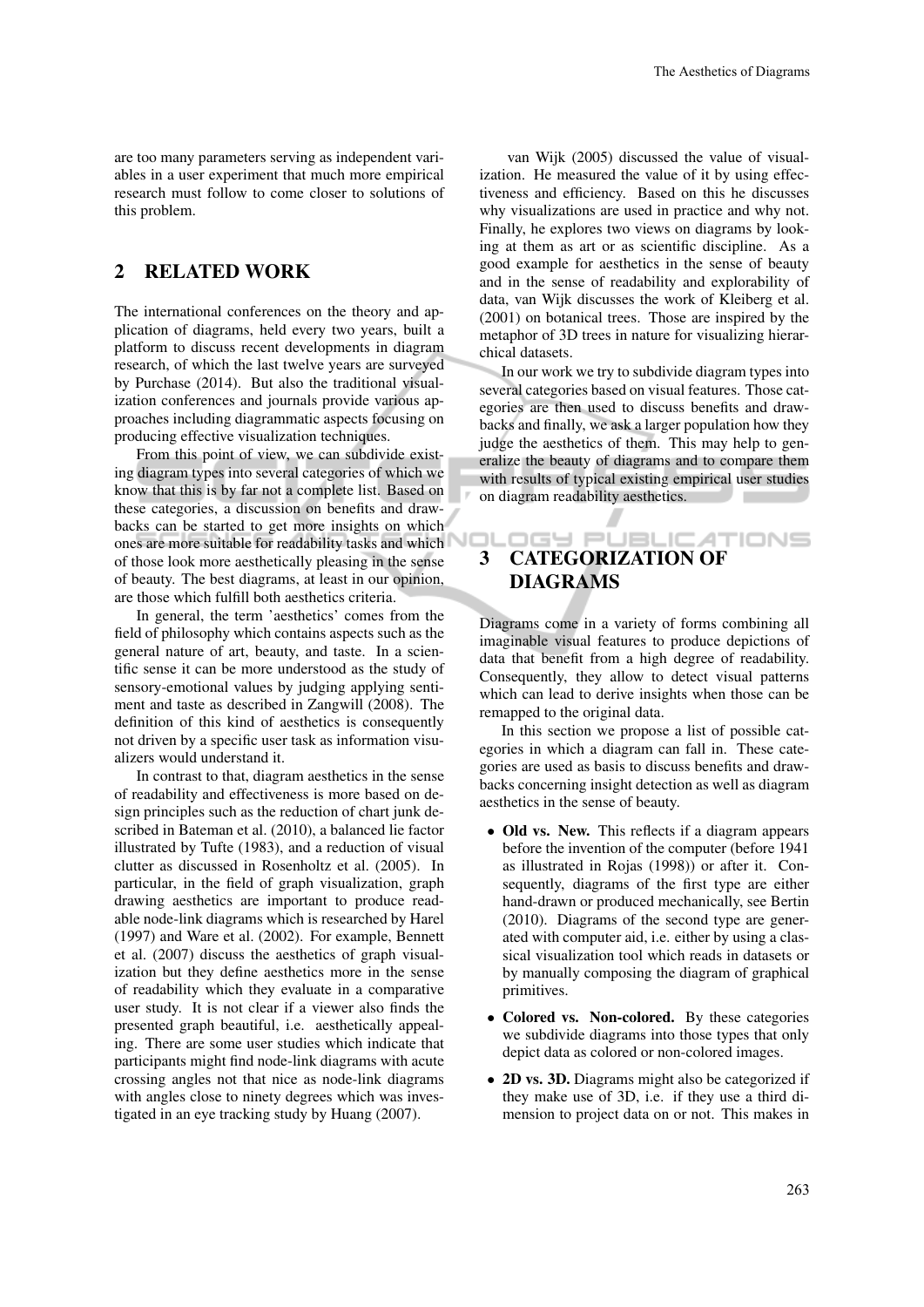particular sense for data that already has an inherent spatial dimension but it is more questionable for data with an abstract 2D structure.

- Animated vs. Static. 'Animation is used for presentation, static displays for exploration' is oftentimes heard when dealing with this aspect of visual representation. We base one categorization on the fact if data is shown in an animated fashion or not.
- Radial vs. Cartesian. Some diagrams might be mapped to polar coordinates making them to radial (or circular) representations whereas others are mapped to a Cartesian coordinate system.
- Infographic vs. Traditional Diagram. Infographics are typically used in newspapers and magazines making a diagram more attractive to the readership. Traditional diagrams are those that are used in scientific research which typically avoid visual ornaments.
- Space-filling vs. Non-space-Filling. The display space might be used efficiently by avoiding empty spaces in which no data is encoded. In this case one might speak of a space-filling diagram whereas a non-space-filling diagram is the result in the second case.
- Scientific vs. Information Visualization. Diagrams can also be categorized by the research field in which they are used most frequently. Scientific visualization more frequently uses 3D visualizations since the analyzed data there has typically an inherent spatial dimension and is of continuous nature. In contrast, information visualization typically deals with discrete (non-continuous) and abstract data.

# 4 DIAGRAM READABILITY **AESTHETICS**

Although there are many diagram types it is often questionable which diagram is best suited for a given scenario and task to be solved. In the sense of readability aesthetics, comparative user studies can be conducted focusing on finding a good candidate for a certain purpose. The intent of this section is to briefly discuss diagram readability aesthetics and the benefits and drawbacks when diagrams of a certain category described in Section 3 are used to visually support a data analyst.

• Old diagrams typically use simple shapes and simple geometrical primitives. In many cases, the used color codings cannot compete with those of today's high-resolution displays. Consequently, we expect that those old-fashioned diagrams are not that useful for readability. Moreover, interaction techniques as we understand them as computer users are missing in such diagrams and they do not scale to large datasets. Examples of such diagrams are those designed by Bertin (2010).

- Colored diagrams have one great advantage over non-colored diagrams. They have an additional visual dimension on which a data attribute can be visually encoded. But due to perceptual issues we cannot use that many colors in a diagram as illustrated in the book on perception for design by Ware (2000), which can also be challenging for people suffering from color deficiencies and color blindness.
- Typical negative aspects such as occlusion effects and visual clutter come into play when an analyst is dealing with 3D diagrams. Interaction techniques such as rotation are a meaningful concept to achieve more readable 3D diagrams. This is for example also discussed in Heinrich et al. (2014) who described the use of 1D, 2D, and 3D visualizations for molecular graphics. They came to the conclusion that in this specific field researchers tend more to the 3D representations. Compared to them, only a few number of 2D candidates exists. In the field of software engineering, instead, various 2D visualizations are used but 3D as in software cities as described in Wettel and Lanza (2007) is rarely applied.
- In particular, in fields which have to deal with time-varying data, the question arises if it is displayed as a natural time-to-time mapping (animation) or as a time-to-space mapping (static). For example, in dynamic graph visualization, there exist these two concepts as surveyed in Beck et al. (2014). Animated diagrams soon lead to problems to preserve the mental map, in particular when subsequent diagrams have to be compared to explore them for time-dependent visual patterns. This is much easier in static displays for dynamic data but there, visual scalability problems might occur. Moreover, the application of interaction techniques is difficult in animated diagrams. An interesting discussion on these aspects is described in the work of Tversky et al. (2002).
- Bar and Neta (2006) found out that humans rather tend to prefer visual objects when they contain curved shapes. This aspect speaks in favor of radial or circular diagrams as surveyed by Draper et al. (2009). But Burch et al. (2011a, 2013) evaluated in an eye tracking experiment that radial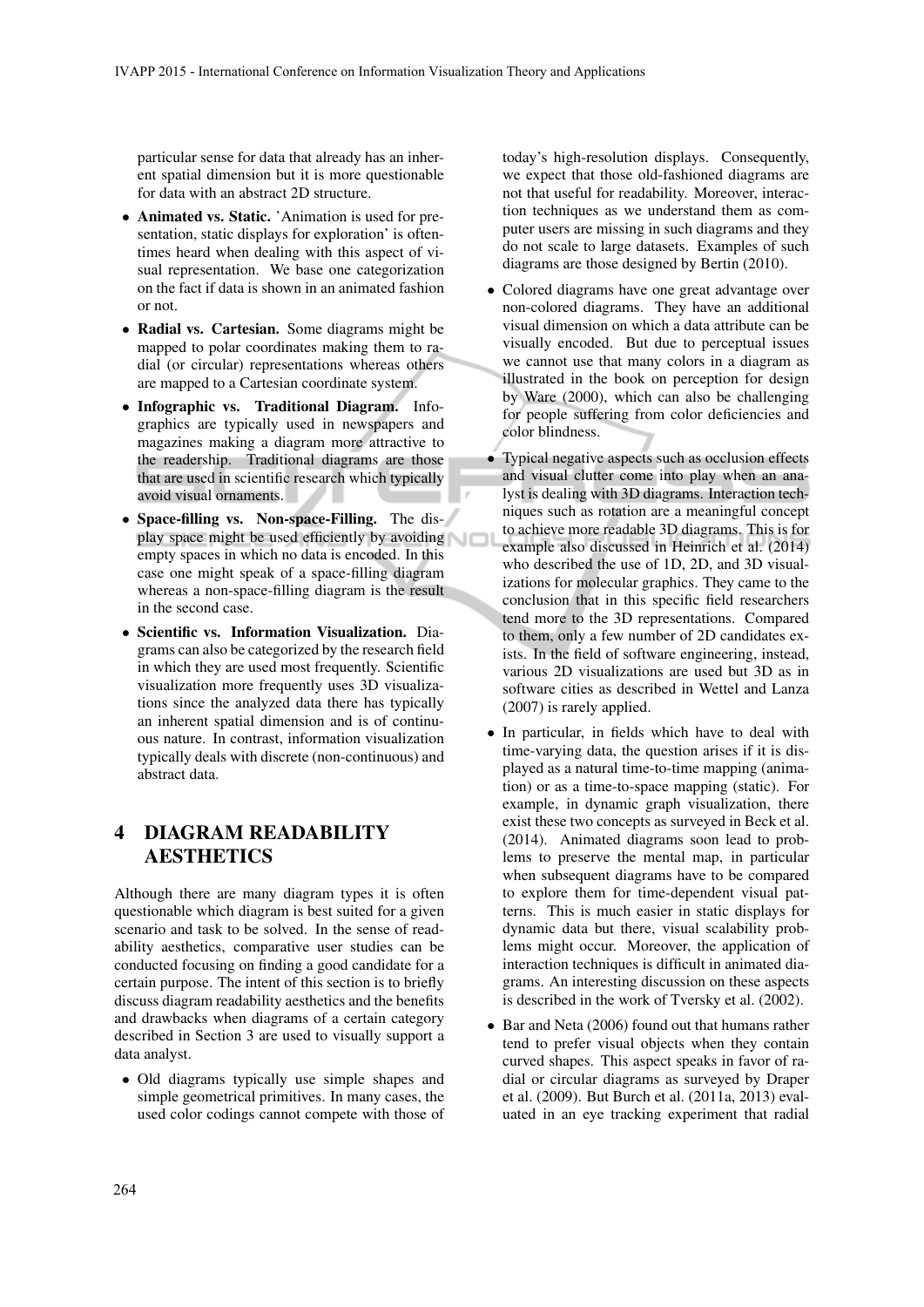

Figure 1: Our voting framework for recording diagram preferences: A dynamic graph visualization with applied edge splatting by Burch et al. (2011b) received 41.7 percent of the votes (58th place) (Left). A dynamic graph visualized as TimeRadarTrees by Burch and Diehl (2008) received 58.9 percent of the votes (9th place) (Right).

Ū

tree layouts cause twice as long completion times and more complicated visual task solution strategies as when traditional Cartesian tree layouts are used. Consequently, it seems as if radial diagrams are aesthetically appealing but from a readability and space-efficiency point of view they are rather questionable.

- Infographics typically use visual ornaments to make the data depiction more aesthetically appealing. In traditional diagrams those ornaments are regarded as chart junk which are not needed to make data explorable. In many cases the viewer has to inspect more visual elements in Infographics until he can derive insights. Infographics typically display statistical data and cannot handle large data sets as information visualizations can do.
- If a diagram is space-filling it can display a larger amount of data into a single view, i.e. an overview of a large amount of that data is visible as a starting point for further explorations. But also nonspace-filling diagrams have their benefits. If we think of hierarchy visualizations like treemaps or node-link diagrams, the treemaps are more spacefilling but the hierarchical organization in nodelink diagrams becomes more apparent.
- Typical diagrams in SciVis have to deal with continuous, three-dimensional, and time-varying data. This makes the corresponding SciVis diagrams more complex to design and generate. Consequently, more complex algorithms are used to compute visualizations which can compete with the vast amount of data. In contrast to that, in InfoVis, diagrams are typically 2D representations and visually encode discrete data by using simpler algorithms.

# 5 AESTHETICS STUDY

The focus of this study is not on diagram readability aesthetics but more on the fact if a diagram is aesthetically appealing in the sense of beauty. To find this out we asked people in a web-based experiment to vote for one of two given diagrams. The goal of this crowdsourcing experiment was to get an impression about how the mass of people decides when it comes to aesthetics judgments for diagrammatic representations.

#### 5.1 Diagram Collection and Stimuli

We collected 70 diagrams by using the image search functionality of Google. We strategically looked for diagrams of all categories, i.e. we integrated diagrams which are static as well as animated, are 2D as well as 3D, are radial as well as Cartesian and so on. It may be noted that a diagram can contain several of those visual features, i.e. a 3D pie chart is threedimensional, radial, static, and is frequently used in information visualization but less frequently in scientific visualization.

All images were of high resolution and were scaled to fit to the horizontal and vertical display space. The question 'Which of both diagrams do you like more?' is clearly visible above both diagrams all the time, see Figure 1. We use animated gifs to visually depict animated diagrams in an endless replay scenario. Each participant can vote for exactly one of both diagrams by selecting either A or B and by confirming this decision by a mouse click. After that a new voting scenario was created, i.e. two different diagrams were randomly selected and displayed in a similar way.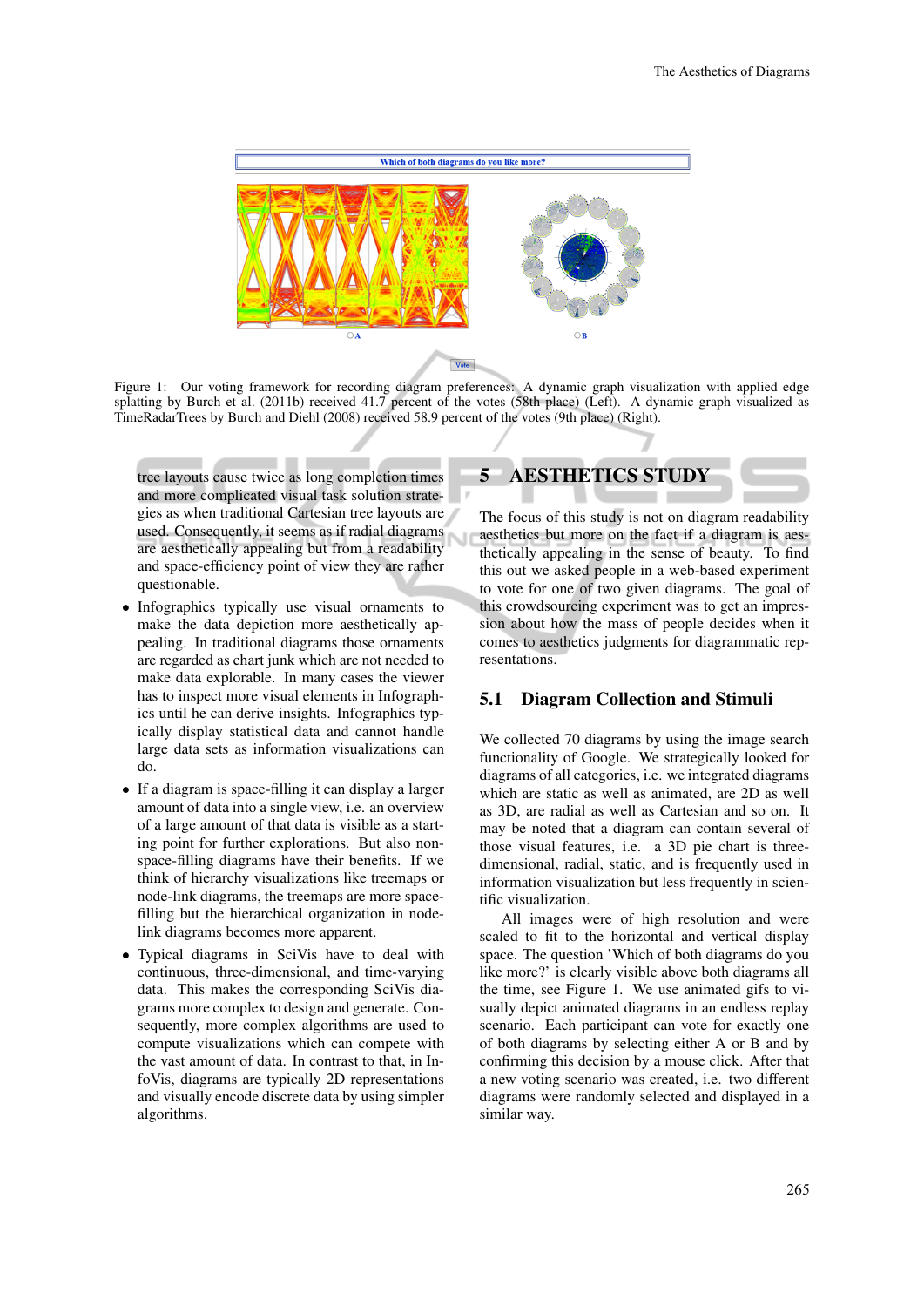#### 5.2 Participants

Our study particpants were recruited by posting a link to the experiment on an author's web page. To take part, a login and a password are required. We did not record any additional information such as the participant's professional level, age, or gender, because we do not want to discourage people from taking part in the experiment. After two weeks, 127 people have taken part voluntarily in the experiment which voted 6,744 times in total. We also recorded the timestamp of the voting and how long it took them from seeing the diagrams and confirming the vote.

#### 5.3 Study Design and Procedure

We ran the voting experiment for exactly two weeks. The web-based experiment could be let run in each standard browser by just logging in and using the corresponding URL. The voting web page was implemented in PHP. Technical problems during the experiment could be reported but fortunately, nobody reported one.

The single task for the participants was to vote for exactly one of two displayed diagrams. For this, they had as much time as they wanted. The data was recorded and stored in a text file which was later used for evaluation of the study results.

#### 5.4 Results

We counted how often a participant voted for a specific diagram and how often the diagram was involved in a voting. This gives for each diagram a ratio of positive votes and the number of total votes for that diagram, giving a percentage value expressing the diagram aesthetics in the sense of beauty.

We base the ranking of all displayed diagrams in our experiment on these percentages and computed a decreasing order. Somewhat surprisingly, the 3D pie charts (the only ones that we showed) were on places one and two with 68.34 percent and 67.33 percent, respectively. The diagram on the third place is again a 3D diagram, but it is a very colorful threedimensional bar chart (Cartesian) representing quantities in the plane (64.11 percent). This lets us assume that colored and 3D diagrams tend to be more aesthetically appealing to the viewer.

An also interesting phenomenon is the fact that simple and well-known diagrams seem to be preferred by the viewer, i.e. pie charts and bar charts as well as weather maps with an animated hurricane on it (64.10 percent). A metro map (63.42 percent) also belongs to the higher ranked diagrams.

Node-link tree diagrams, for example, of which we showed eight, are only ranked lower than 53th place and got an average percentage of only 38.59. The lowest only got 32.95 percent. All the noncolored diagrams are ranked very low which indicates that colorful diagrams might be more attractive and more beautiful.

What we also found interesting is the fact that treemaps are ranked very low. A general treemap only achieved 34.96 percent, which makes a 67th place in the ranking. The cushion treemap is even worse, getting only 29.37 percent at a 69th place. It seems, as if there are two many rectangular shapes in a space-filling representation, although the presented treemaps are very colorful. Our assumptions might go in the right direction if we inspect bubble treemaps, being less space-efficient, but using circular shapes. Those bubble maps are ranked on a 6th place with a percentage of 62.91.

Infographics are not considered that nice, all of them are ranked in the second half in the ranking. Maybe the color coding is responsible for that.

In summary, we can say that 3D, colored, and radial diagrams perform better in the study. Also animated diagrams are typically not ranked very low but those are also not the winners in this experiment.

#### 5.5 Threats to Validity

It may be noted that this is an uncontrolled experiment, i.e. we know the login data from the participant but we do not know who is actually taking part in the study and we also do not know how much attention and importance the participant is given to this study. Consequently, we must be careful with the recorded results and just present the results as a very preliminary step towards the direction of investigating diagram aesthetics. Many more studies must follow, also in a controlled user study setting, maybe also by using eye tracking techniques.

What is also problematic in this study is the missing comparability of the diagrams. This means, we randomly show diagrams which depict different kinds of data. A scenario showing different diagrams for the same dataset would be beneficial but then we cannot compare, for example, diagrams for hierarchical datasets with those for multivariate data. Moreover, we only tested a limited number of diagrams. Since there are various of them, it is nearly impossible to test all of them. We tried to find a 'good' candidate for many of them and to show them as representative diagram for this class of diagrams in the study.

The evaluation of differences between user groups, i.e. male vs. female, young vs. old, expe